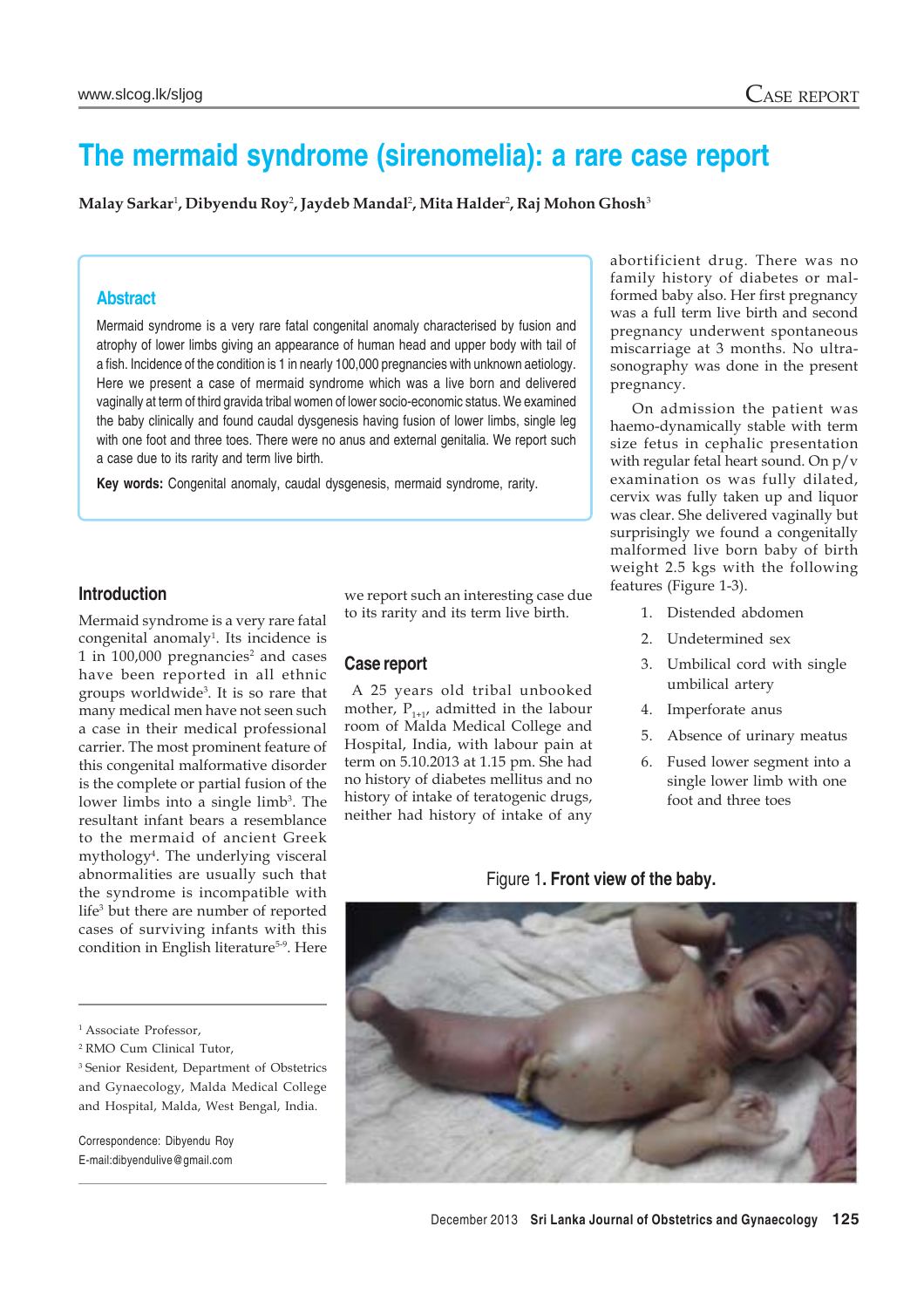

Figure 2**. Single lower limb with one foot and three toes.**

Figure 3**. : Back view of the baby.**



We did not have any radiograph and could not therefore classify our patient into any type of Stocker and Heifetz classification with certainty but through external examination was in favour of type IV (simpus monopus-fused lower limb with single foot).

# **Discussion**

The first medical description of sirenomelia was by Rochens and Polfyr way back in sixteen century. Most of the mermaid babies were still born and dead usually due to renal agenesis. Cases of sirenomelia surviving beyond the perinatal period have been reported by Savadar et al for the first time in 19895 and later by Murphy et al in 1992<sup>6</sup>. Our case was live born and was referred to paediatric surgery department of higher centre.

Stocker and Heifetz classified the sirenomelia into seven types<sup>10</sup> as following:

| Type | Characteristic                             |
|------|--------------------------------------------|
| T    | All thigh and leg bones<br>are present     |
| П    | Single fibula                              |
| Ш    | Absent fibula                              |
| IV   | Partially fused femurs<br>and fused fibula |
| V    | Partially fused femurs                     |
| VI   | Single femur, single tibia                 |
| VII  | Single femur, absent tibia                 |
|      |                                            |

 Our patient belongs to type IV having partially fused femur and fused fibula as per clinical examination. Vascular steal theory has been proposed by Stevenson et  $al<sup>11</sup>$  as the primary mechanism due to diversion of blood flow away from the caudal region of the embryo through the abdominal umbilical artery. The single umbilical artery in our patient favours this theory. However Jaiyessimi et al<sup>12</sup> reported a case of sirenomelia without vitelline artery steal which indicates that factors other than vitelline artery steal could be responsible for sirenomelia in humans. In 1961 Duhamel<sup>13</sup> proposed